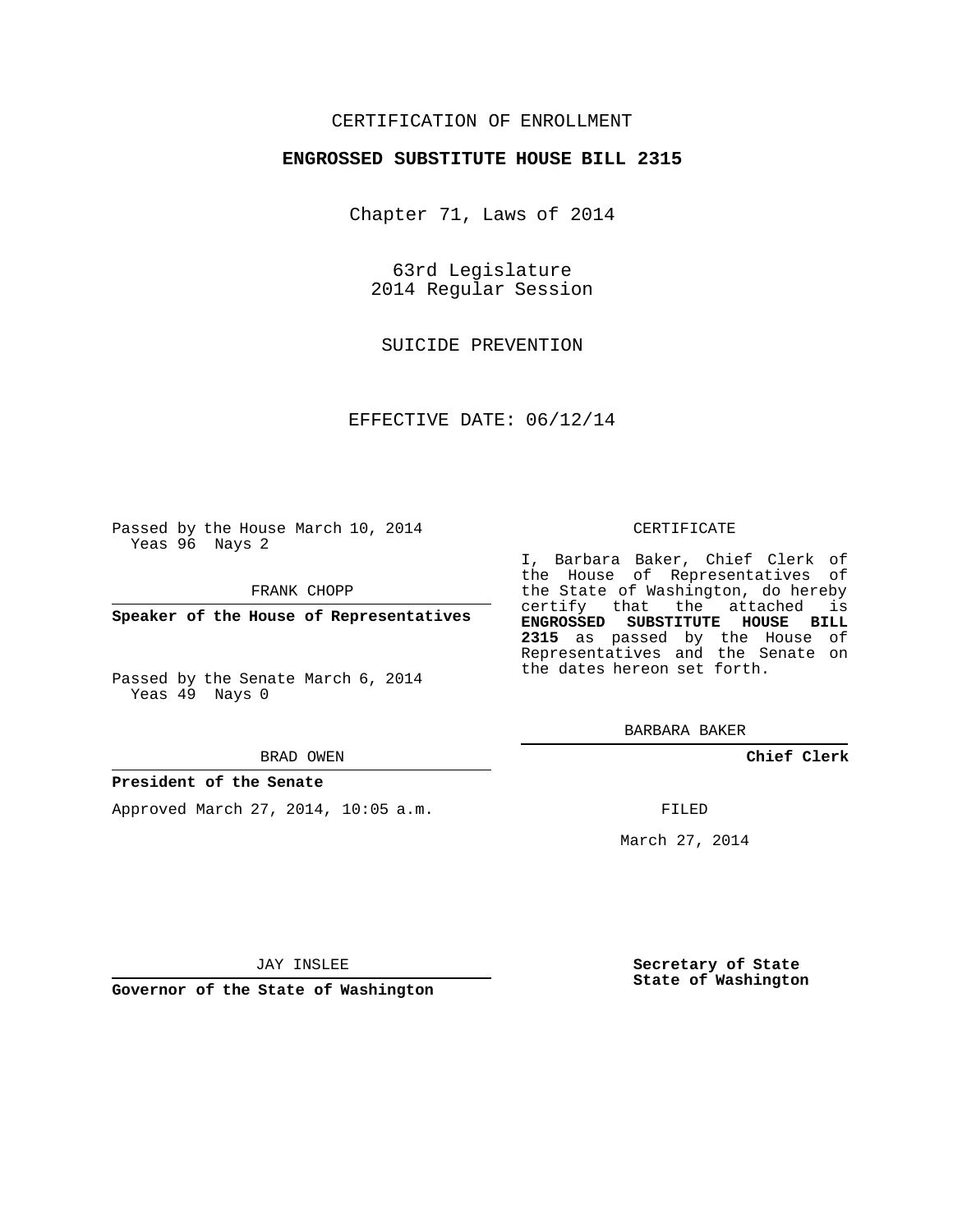# **ENGROSSED SUBSTITUTE HOUSE BILL 2315** \_\_\_\_\_\_\_\_\_\_\_\_\_\_\_\_\_\_\_\_\_\_\_\_\_\_\_\_\_\_\_\_\_\_\_\_\_\_\_\_\_\_\_\_\_

\_\_\_\_\_\_\_\_\_\_\_\_\_\_\_\_\_\_\_\_\_\_\_\_\_\_\_\_\_\_\_\_\_\_\_\_\_\_\_\_\_\_\_\_\_

AS AMENDED BY THE SENATE

Passed Legislature - 2014 Regular Session

# **State of Washington 63rd Legislature 2014 Regular Session**

**By** House Health Care & Wellness (originally sponsored by Orwall, Harris, Cody, Roberts, Short, Morrell, Manweller, Green, Jinkins, Fitzgibbon, Tharinger, Ryu, Goodman, Ormsby, Pollet, and Walkinshaw)

READ FIRST TIME 02/05/14.

 AN ACT Relating to suicide prevention; amending 2012 c 181 s 1 (uncodified); reenacting and amending RCW 43.70.442; adding new sections to chapter 43.70 RCW; creating a new section; and providing an expiration date.

5 BE IT ENACTED BY THE LEGISLATURE OF THE STATE OF WASHINGTON:

 6 **Sec. 1.** 2012 c 181 s 1 (uncodified) is amended to read as follows: 7 (1) The legislature finds that:

8 (a) According to the centers for disease control and prevention:

 9 (i) In 2008, more than thirty-six thousand people died by suicide 10 in the United States, making it the tenth leading cause of death 11 nationally.

 (ii) During 2007-2008, an estimated five hundred sixty-nine thousand people visited hospital emergency departments with self- inflicted injuries in the United States, seventy percent of whom had attempted suicide.

16 (iii) During 2008-2009, the average percentages of adults who 17 thought, planned, or attempted suicide in Washington were higher than 18 the national average.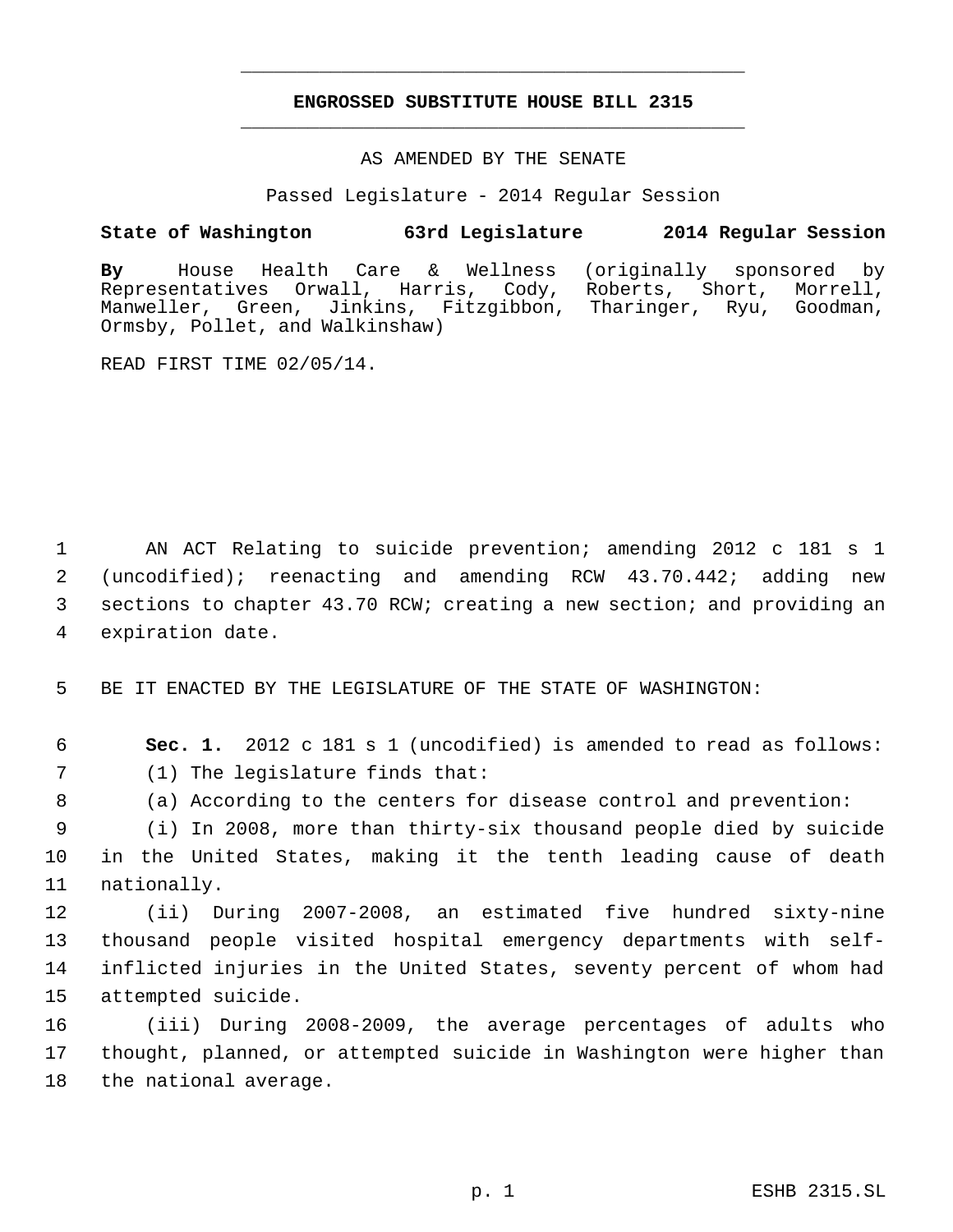(b) According to a national study, veterans face an elevated risk of suicide as compared to the general population, more than twice the risk among male veterans. Another study has indicated a positive correlation between posttraumatic stress disorder and suicide.

 (i) Washington state is home to more than sixty thousand men and women who have deployed in support of the wars in Iraq and Afghanistan.

 (ii) Research continues on how the effects of wartime service and injuries, such as traumatic brain injury, posttraumatic stress disorder, or other service-related conditions, may increase the number of veterans who attempt suicide.

 (iii) As more men and women separate from the military and transition back into civilian life, community mental health providers will become a vital resource to help these veterans and their families deal with issues that may arise.

 (c) Suicide has an enormous impact on the family and friends of the victim as well as the community as a whole.

 (d) Approximately ninety percent of people who die by suicide had 18 a diagnosable psychiatric disorder at the time of death, such as 19 depression. Most suicide victims exhibit warning signs or behaviors prior to an attempt.

 (e) Improved training and education in suicide assessment, treatment, and management has been recommended by a variety of organizations, including the United States department of health and human services and the institute of medicine.

 (2) It is therefore the intent of the legislature to help lower the suicide rate in Washington by requiring certain health professionals to complete training in suicide assessment, treatment, and management as part of their continuing education, continuing competency, or recertification requirements.

 (3) The legislature does not intend to expand or limit the existing scope of practice of any health professional affected by this act.

 **Sec. 2.** RCW 43.70.442 and 2013 c 78 s 1 and 2013 c 73 s 6 are each reenacted and amended to read as follows:

34 (1)(a) ((Beginning January  $-1, -2014,$ )) Each of the following professionals certified or licensed under Title 18 RCW shall, at least once every six years, complete training in suicide assessment,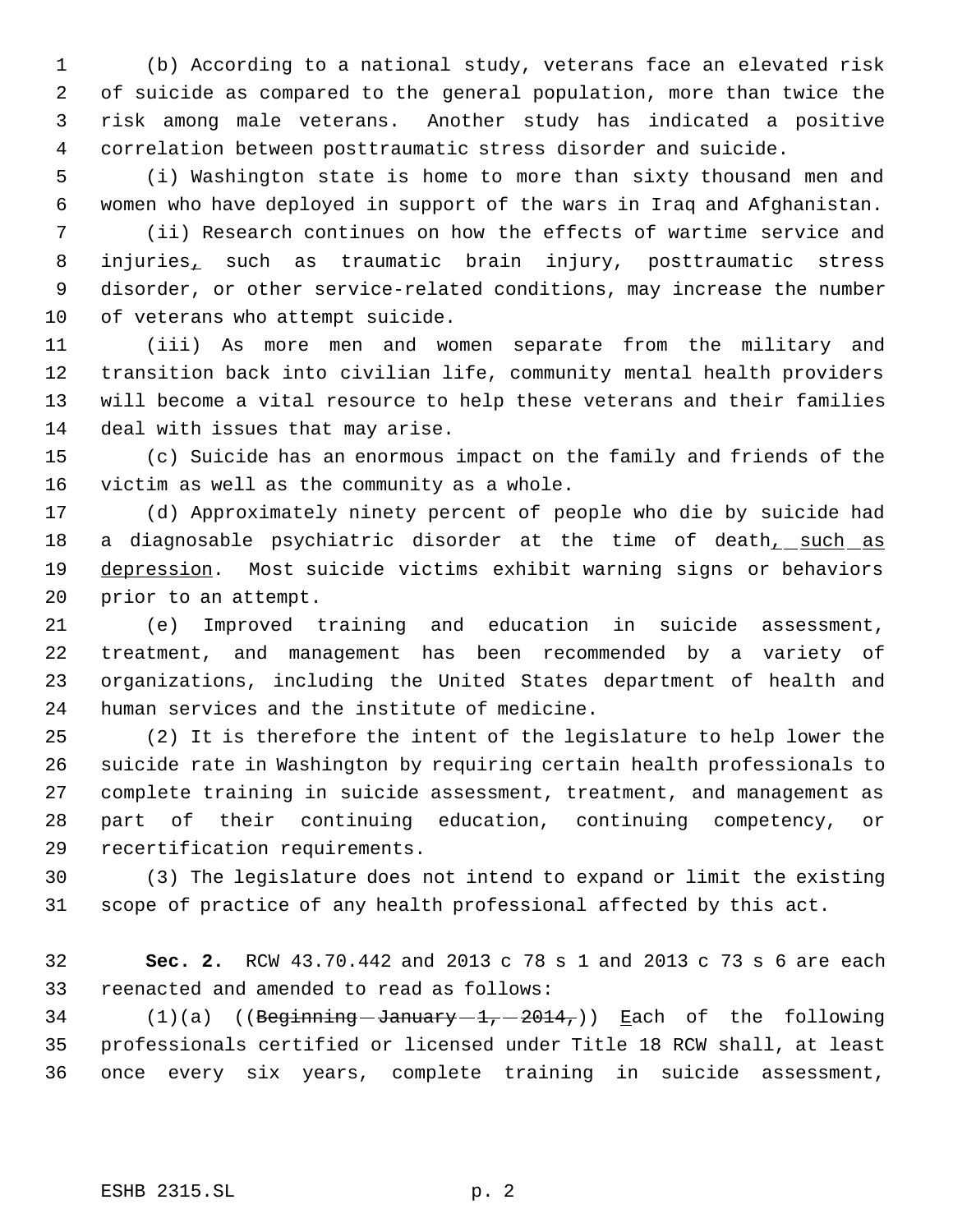treatment, and management that is approved, in rule, by the relevant disciplining authority:

(i) An adviser or counselor certified under chapter 18.19 RCW;

 (ii) A chemical dependency professional licensed under chapter 18.205 RCW;

 (iii) A marriage and family therapist licensed under chapter 18.225 RCW;

(iv) A mental health counselor licensed under chapter 18.225 RCW;

 (v) An occupational therapy practitioner licensed under chapter 18.59 RCW;

(vi) A psychologist licensed under chapter 18.83 RCW;

 (vii) An advanced social worker or independent clinical social worker licensed under chapter 18.225 RCW; and

 (viii) A social worker associate--advanced or social worker associate--independent clinical licensed under chapter 18.225 RCW.

 (b) The requirements in (a) of this subsection apply to a person holding a retired active license for one of the professions in (a) of this subsection.

 (c) The training required by this subsection must be at least six 20 hours in length, unless a ((disciplinary)) disciplining authority has 21 determined, under subsection  $((+8))$  (9)(b) of this section, that training that includes only screening and referral elements is appropriate for the profession in question, in which case the training must be at least three hours in length.

 (2)(a) Except as provided in (b) of this subsection, a professional listed in subsection (1)(a) of this section must complete the first training required by this section during the first full continuing education reporting period after January 1, 2014, or the first full continuing education reporting period after initial licensure or certification, whichever occurs later.

 (b) A professional listed in subsection (1)(a) of this section 32 applying for initial licensure (( $\theta$ n or after January 1, 2014,)) may delay completion of the first training required by this section for six years after initial licensure if he or she can demonstrate successful completion of the training required in subsection (1) of this section no more than six years prior to the application for initial licensure.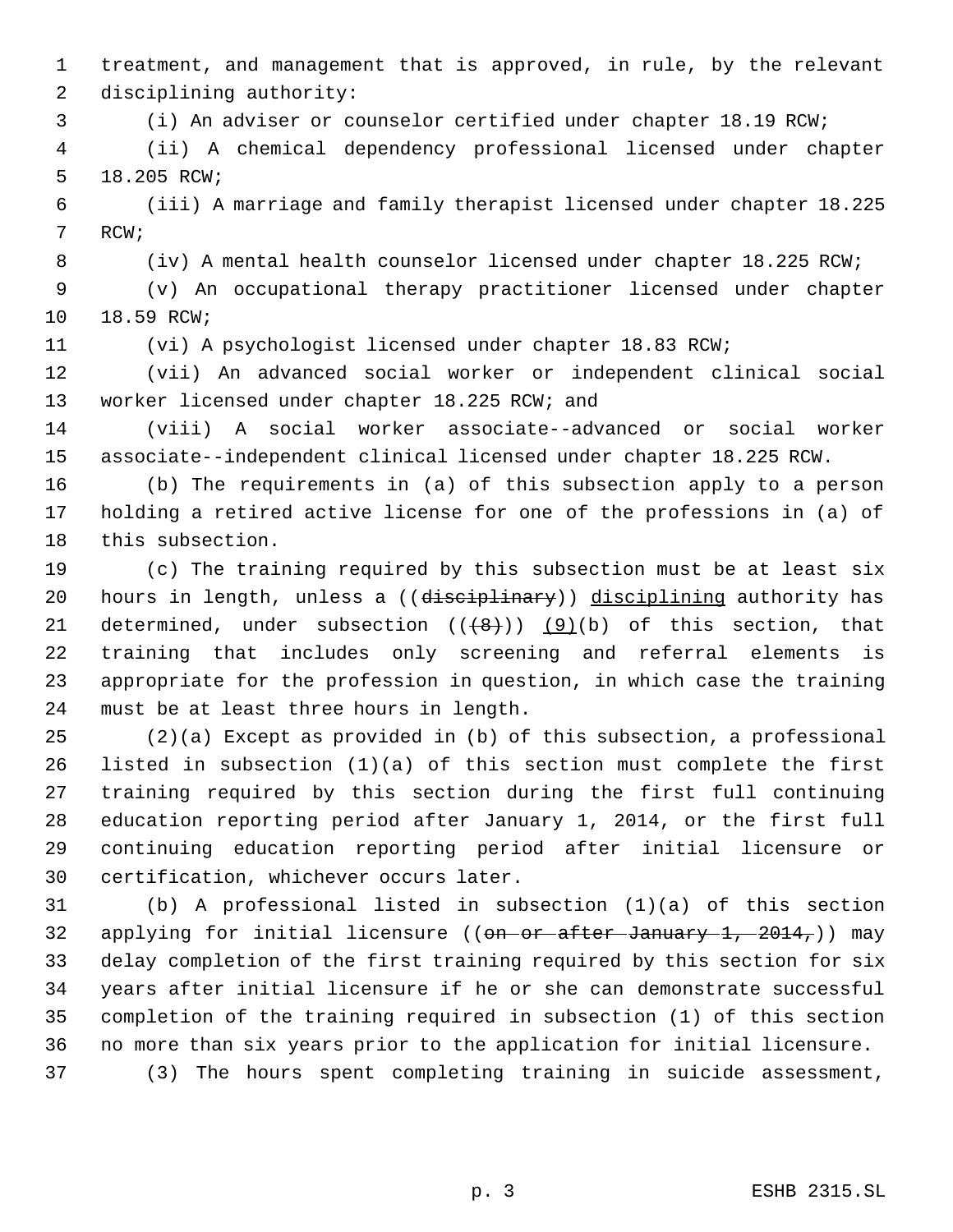treatment, and management under this section count toward meeting any applicable continuing education or continuing competency requirements for each profession.

 (4)(a) A disciplining authority may, by rule, specify minimum training and experience that is sufficient to exempt a professional 6 from the training requirements in subsections (1) and (5) of this section.

 (b) ((The board of occupational therapy practice)) A disciplining 9 authority may exempt ((an - occupational - therapy - practitioner)) a professional from the training requirements of subsections (1) and (5) 11 of this section if the ((occupational therapy practitioner)) professional has only brief or limited patient contact.

 (5)(a) Each of the following professionals credentialed under Title 18 RCW shall complete a one-time training in suicide assessment, 15 treatment, and management that is approved by the relevant disciplining authority:

17 (i) A chiropractor licensed under chapter 18.25 RCW;

(ii) A naturopath licensed under chapter 18.36A RCW;

 (iii) A licensed practical nurse, registered nurse, or advanced 20 registered nurse practitioner licensed under chapter 18.79 RCW;

 (iv) An osteopathic physician and surgeon licensed under chapter 18.57 RCW;

 (v) An osteopathic physician assistant licensed under chapter 18.57A RCW;

 (vi) A physical therapist or physical therapist assistant licensed under chapter 18.74 RCW;

(vii) A physician licensed under chapter 18.71 RCW;

 (viii) A physician assistant licensed under chapter 18.71A RCW; and (ix) A person holding a retired active license for one of the professions listed in (a)(i) through (viii) of this subsection.

 (b) A professional listed in (a) of this subsection must complete 32 the one-time training during the first full continuing education reporting period after the effective date of this section or the first full continuing education reporting period after initial licensure, whichever is later.

 (c) The training required by this subsection must be at least six hours in length, unless a disciplining authority has determined, under subsection (9)(b) of this section, that training that includes only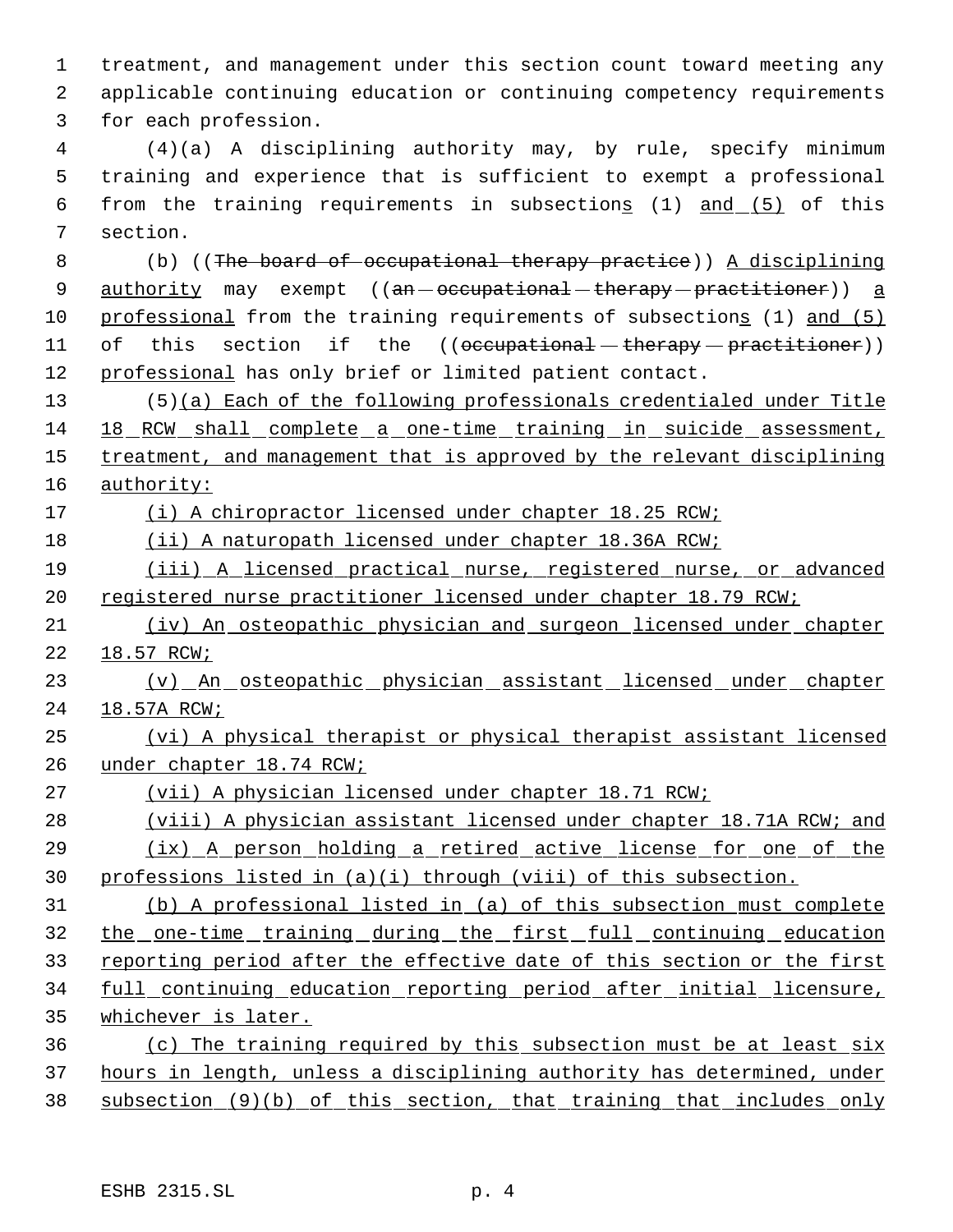1 screening and referral elements is appropriate for the profession in 2 question, in which case the training must be at least three hours in length.

 (6)(a) The secretary and the disciplining authorities shall work collaboratively to develop a model list of training programs in suicide assessment, treatment, and management.

 (b) When developing the model list, the secretary and the disciplining authorities shall:

 (i) Consider suicide assessment, treatment, and management training programs of at least six hours in length listed on the best practices registry of the American foundation for suicide prevention and the 12 suicide prevention resource center; and

 (ii) Consult with public and private institutions of higher education, experts in suicide assessment, treatment, and management, and affected professional associations.

 (c) The secretary and the disciplining authorities shall report the model list of training programs to the appropriate committees of the legislature no later than December 15, 2013.

19  $((+6))$  (d) The secretary and the disciplining authorities shall 20 update the list at least once every two years. When updating the list, the secretary and the disciplining authorities shall, to the extent 22 practicable, endeavor to include training on the model list that 23 includes content specific to veterans. When identifying veteran-24 specific content under this subsection, the secretary and the disciplining authorities shall consult with the Washington department of veterans affairs.

 (7) Nothing in this section may be interpreted to expand or limit the scope of practice of any profession regulated under chapter 18.130 RCW.

30  $((+7)$ )  $(8)$  The secretary and the disciplining authorities affected by this section shall adopt any rules necessary to implement this section.

33  $((\langle 8\rangle)(9)$  For purposes of this section:

 (a) "Disciplining authority" has the same meaning as in RCW 18.130.020.

 (b) "Training in suicide assessment, treatment, and management" means empirically supported training approved by the appropriate disciplining authority that contains the following elements: Suicide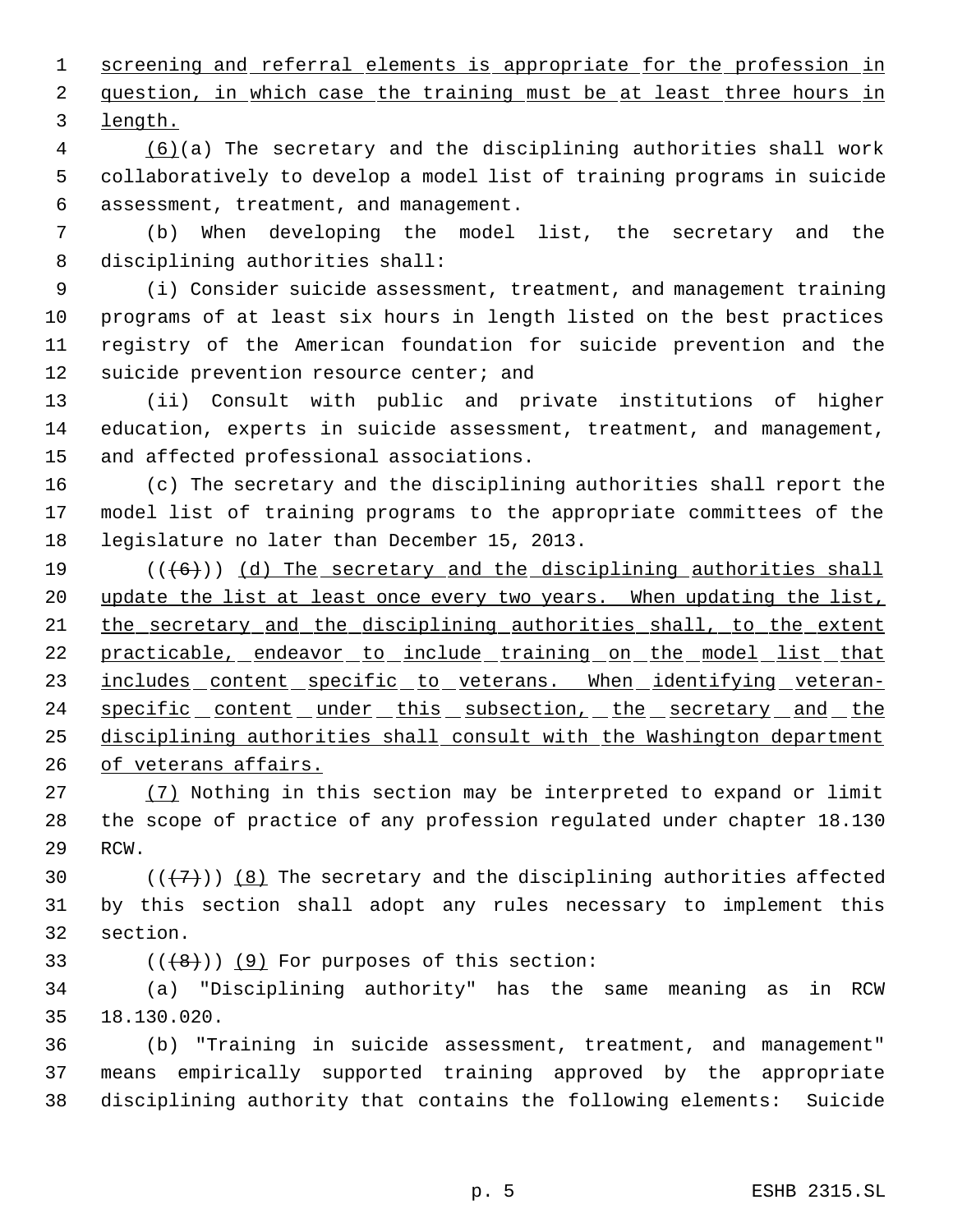assessment, including screening and referral, suicide treatment, and suicide management. However, the disciplining authority may approve training that includes only screening and referral elements if appropriate for the profession in question based on the profession's scope of practice. The board of occupational therapy may also approve training that includes only screening and referral elements if appropriate for occupational therapy practitioners based on practice setting.

 $((+9))$   $(10)$  A state or local government employee is exempt from the requirements of this section if he or she receives a total of at least six hours of training in suicide assessment, treatment, and management from his or her employer every six years. For purposes of this subsection, the training may be provided in one six-hour block or may be spread among shorter training sessions at the employer's discretion.

 $((+10))$  (11) An employee of a community mental health agency licensed under chapter 71.24 RCW or a chemical dependency program certified under chapter 70.96A RCW is exempt from the requirements of this section if he or she receives a total of at least six hours of training in suicide assessment, treatment, and management from his or her employer every six years. For purposes of this subsection, the training may be provided in one six-hour block or may be spread among shorter training sessions at the employer's discretion.

 NEW SECTION. **Sec. 3.** (1) The department of social and health services and the health care authority shall jointly develop a plan for a pilot program to support primary care providers in the assessment and provision of appropriate diagnosis and treatment of individuals with mental or other behavioral health disorders and track outcomes of the program.

(2) The program must, at a minimum, include the following:

 (a) Two pilot sites, one in an urban setting and one in a rural setting; and

 (b) Timely case consultation between primary care providers and psychiatric specialists.

 (3) The plan must address timely access to care coordination and appropriate treatment services, including next day appointments for urgent cases.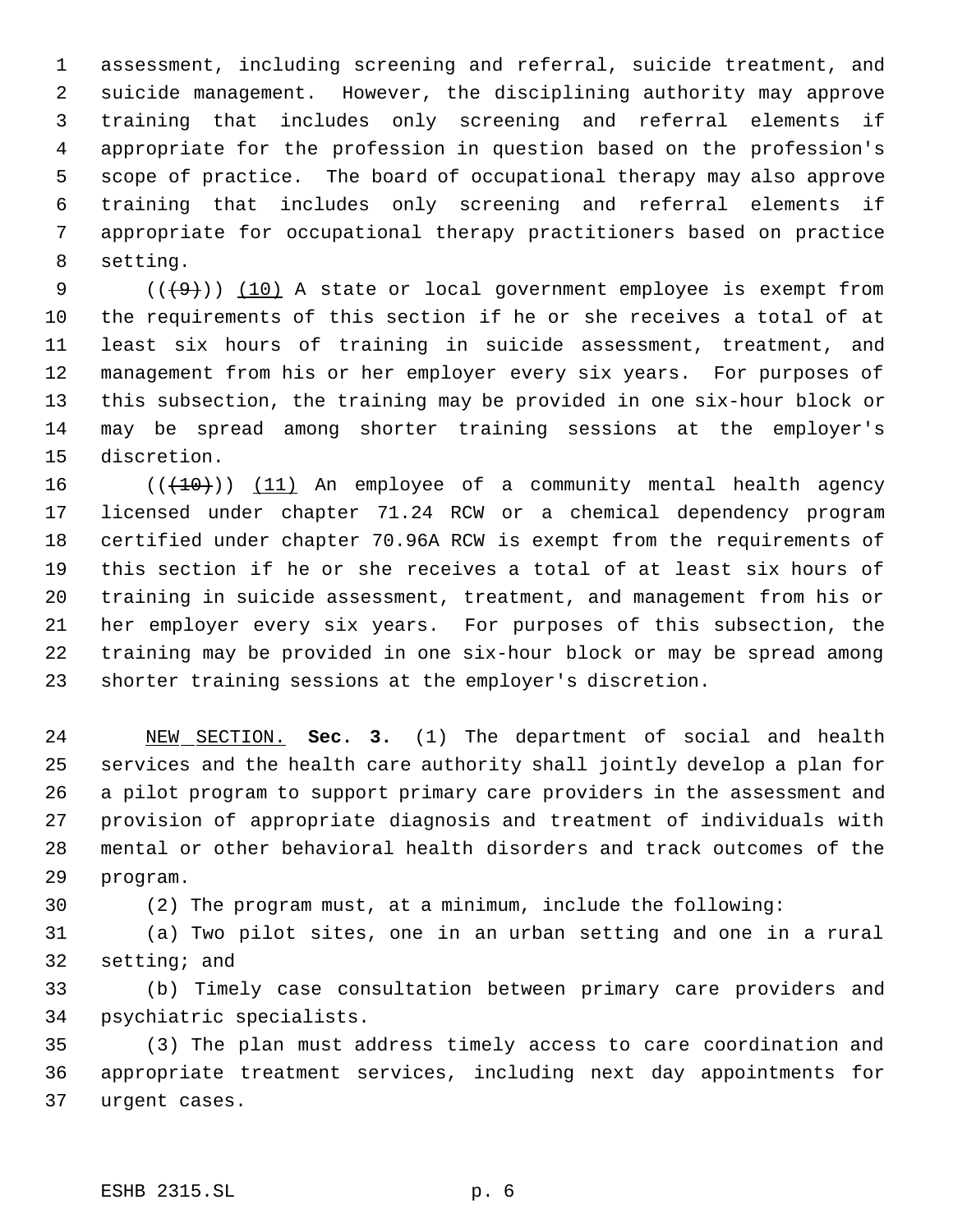(4) The plan must include:

 (a) A description of the recommended program design, staffing model, and projected utilization rates for the two pilot sites and for statewide implementation; and

 (b) Detailed fiscal estimates for the pilot sites and for statewide implementation, including:

 (i) A detailed cost breakdown of the elements in subsections (2) and (3) of this section, including the proportion of anticipated 9 federal and state funding for each element; and

 (ii) An identification of which elements and costs would need to be funded through new resources and which can be financed through existing funded programs.

 (5) When developing the plan, the department and the authority shall consult with experts and stakeholders, including, but not limited to, primary care providers, experts on psychiatric interventions, institutions of higher education, tribal governments, the state department of veterans affairs, and the partnership access.

 (6) The department and the authority shall provide the plan to the appropriate committees of the legislature no later than November 15, 2014.

 NEW SECTION. **Sec. 4.** A new section is added to chapter 43.70 RCW to read as follows:

 (1) The secretary, in consultation with the steering committee convened in subsection (3) of this section, shall develop a Washington plan for suicide prevention. The plan must, at a minimum:

 (a) Examine data relating to suicide in order to identify patterns 27 and key demographic factors;

 (b) Identify key risk and protective factors relating to suicide; and

 (c) Identify goals, action areas, and implementation strategies relating to suicide prevention.

 (2) When developing the plan, the secretary shall consider national research and practices employed by the federal government, tribal governments, and other states, including the national strategy for suicide prevention. The plan must be written in a manner that is accessible, and useful to, a broad audience. The secretary shall periodically update the plan as needed.